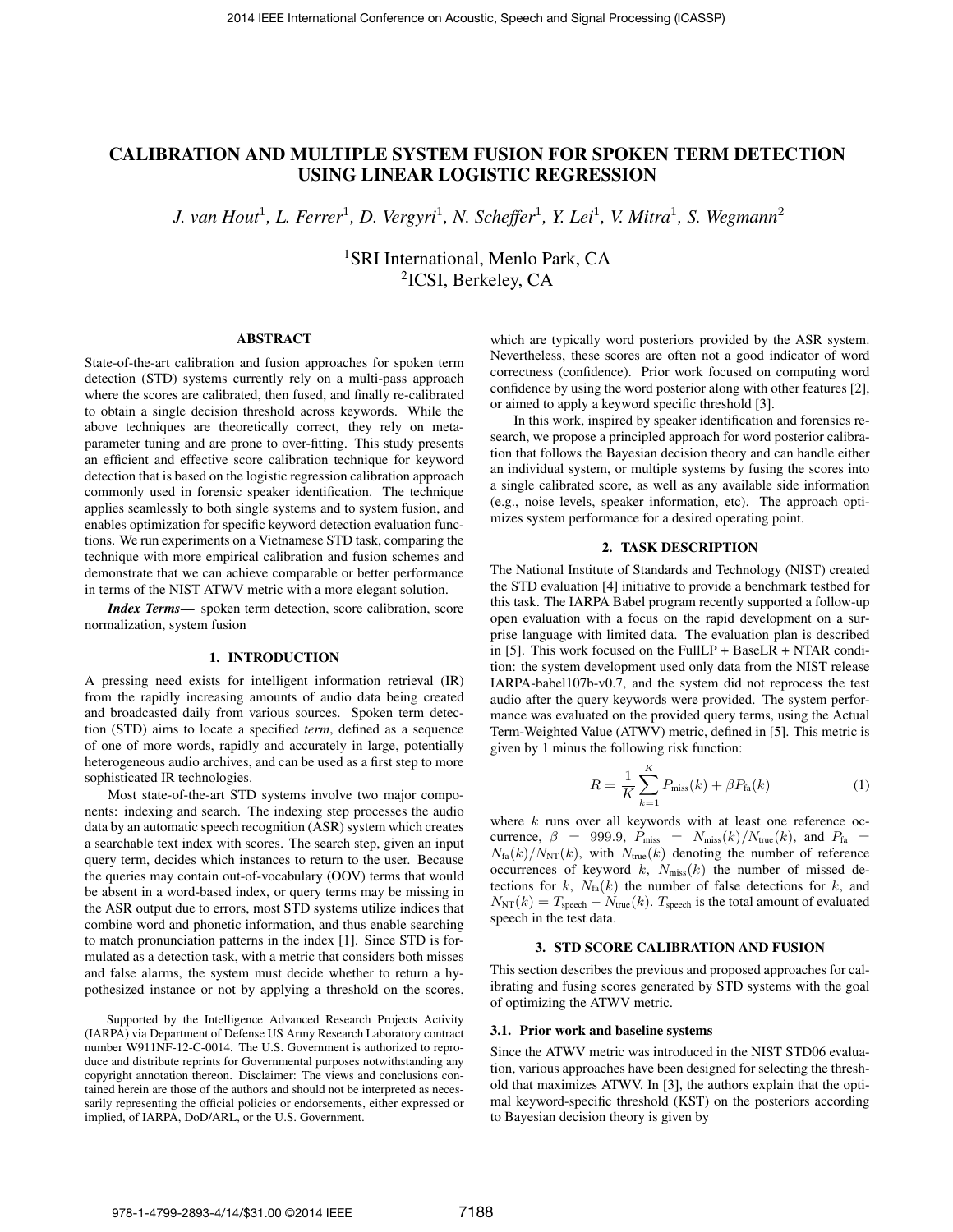$$
T_{\text{post}}(k) = \frac{\beta N_{\text{true}}(k)}{N_{\text{NT}}(k) + \beta N_{\text{true}}(k)}\tag{2}
$$

The value of  $N_{true}(k)$  is unknown during testing and needs to be estimated. In [3],  $N_{true}(k)$  is estimated as  $N_{true}(k) = C \mathbf{E}[\text{count}(k)]$ , where the expected count is obtained as the sum of the posteriors for all hits of keyword  $k$ , and the factor  $C$  is estimated on the training data and accounts for the fact that some keyword detections are missing due to lattice pruning. In our experiments, we computed this factor for each system as the ratio of the average  $N_{true}(k)$  and the average  $\mathbf{E}[\text{count}(k)]$  over all keywords in a held-out set of 2000 keywords on the training data. This approach will be referred to as  $KST<sub>trn</sub>$ . For comparison, we report results using the optimal factor computed on our test data as  $\text{KST}_{max}$ , which provides an upper bound on the performance of the above thresholding technique.

Besides obtaining an accurate estimate of  $N_{true}$ , the second important assumption made in the KST approach is that the posteriors for the hits are well calibrated (that is, are proper posteriors). In [6] the authors introduce a technique called " $p_{corr}$  mapping" that learns the true posteriors of the training scores by computing their accuracy over consecutive bins. The piecewise-constant function that computes  $p_{corr}$  from the score is smoothed by linear interpolation before being applied to test data. This approach is prone to over-fitting and requires tuning of the smoothing parameters. For this work we implemented an approach introduced in [7] that uses logistic regression to learn a linear transformation on the logit of the score. The resulting transformed score approximates the log-likelihood ratio (LLR) of the score given the two classes (correct and incorrect hit). The class priors found in training are used to transform this LLR into the required posterior. This approach will be referred to as  $\text{llr}_{cal}$ .

State-of-the-art STD systems combine the hit lists originating from multiple ASR systems in a process called system fusion. In [6], the authors propose an approach for aligning the hits and combining the scores into a fused score in a linear fashion in the posterior domain by learning weights for different systems in a way that maximizes MTWV. Although they obtained good results on the training set, this technique did not generalize well on test data and obtained similar performance as rule-based fusion techniques, such as averaging the posteriors of the systems with equal weights, which we refer to as fus<sub>avg</sub>. In this technique, missing posteriors in the aligned hits are assigned a value of 0. As in the case of score calibration, logistic regression has been shown very effective for fusing hit lists from various STD systems, as described in [7] and [8]. This approach is our second baseline fusion approach, and will be referred to as fus $_{llr}$ . All of the fusion experiments described in this paper use the same procedure to align hits from individual systems, which will be described in section 3.2.1.

### 3.2. Proposed Approach

In our proposed approach, the hits generated by the different STD systems are combined into a fused set of hits using a modified linear logistic regression approach. When a single system is put through this process, the output is a set of hits with 'calibrated' scores.

# *3.2.1. Aligning Hits from Different Systems*

The hits from different STD systems are aligned with each other using the algorithm described in [7] and [8]. Given a certain utterance and keyword  $k$ , a floating window of 0.8 seconds is shifted across the waveform. For a certain position of the window, all hits of keyword  $k$  from all systems that fall within that window are collected, keeping the hit with the highest score for each system. Each window position in which at least one system had a hit is considered a fused hit and is labeled as either a correct hit,  $y = +1$ , or a false alarm,  $y = -1$ ,

with the same procedure used during scoring where a tolerance of 1 second is used to align a certain hit with the reference.

For each hit, a feature vector  $x$  of dimension 2N is created where N is the number of individual systems being combined. The first N values in this vector correspond to the logit function of the posteriors generated by the individual systems for the hit. If a system does not produce a hit within the window, a value of M=0 is assigned. The second set of N values correspond to indicator variables that are set to one if a system does not generate a hit within the window.

# *3.2.2. Making Optimal Decisions*

Let us first assume we already have a score for each hit computed as some function of the feature vector  $x$  described above. Given these scores we will make the final decision of converting a hit into an actual keyword detection by thresholding its score with keyworddependent thresholds. The goal is to select the thresholds to minimize the risk given in Eq. (1). This risk is defined by assuming that a detection can be generated for each keyword every second. That is, that if the threshold is set low enough, no misses would occur. On the other hand, our fused hits are defined only over regions in which at least one of the individual systems had a hit. Taking this into account, assuming a single hit for each reference keyword is present in our samples, and discarding a term corresponding to the unrecoverable misses (keywords that were not found by any individual system) and the K factor which do not affect the optimal thresholds, we can rewrite the risk as

$$
\tilde{R} = \alpha \sum_{k=1}^{K} p(k) [p_c(k)\tilde{P}_{\text{miss}}(k) + (1 - p_c(k))\tilde{P}_{\text{fa}}(k)] \tag{3}
$$

where  $\tilde{P}_{\text{miss}}(k)$  and  $\tilde{P}_{\text{fa}}(k)$  are the probability of miss and false alarm computed on the fused hits directly. Here we have defined  $p(k)$ , an effective prior for each keyword, and  $p_c(k)$  an effective prior for correct hit, which allow us to see the risk function as a probability of error. The constant  $\alpha$  takes whatever value is needed to make  $p(k)$ and  $p_c(k)$  probability distributions. In order for Equations (1) and (3) to be equivalent the  $p(k)$  and  $p_c(k)$  need to satisfy:

$$
\alpha p(k) p_c(k) = \frac{N_{+1}(k)}{N_{\text{true}}(k)}, \qquad \alpha p(k)(1 - p_c(k)) = \beta \frac{N_{-1}(k)}{N_{\text{NT}}(k)} \tag{4}
$$

for all k from 1 to K, where  $N_{+1}(k)$  and  $N_{-1}(k)$  are the total number of correct and incorrect hits, respectively. As we will see, we do need not explicitly solve these equations.

Because we plan to use different thresholds for each keyword, we can optimize Eq. (3) by minimizing each term in the sum over  $k$  independently. Bayesian decision theory indicates that in order to minimize this risk, the system should decide the hit is a detection if and only if:

LLR = 
$$
\log \frac{p(x|y = +1, k)}{p(x|y = -1, k)}
$$
 >  $-\logit(p_c(k)) = T_{LLR}(k)$  (5)

where LLR (log-likelihood ratio) is the ratio between the likelihood of the features assuming that the hit is a correct hit and that the hit is an incorrect hit. The optimal threshold can be computed using Equations (4) as:

$$
T_{\text{LLR}}(k) = \log \left( \beta \frac{N_{-1}(k)}{N_{+1}(k)} \frac{N_{\text{true}}(k)}{N_{\text{NT}}(k)} \right) \tag{6}
$$

Except for  $\beta$ , all values in this equation are unknown during testing. Moreover, test keywords are not known during development. Hence, the first ratio,  $N_{-1}(k)/N_{+1}(k)$ , is replaced by the corresponding ratio over all keywords in the training data and the  $N_{true}(k)$  is estimated by the expected count as described in section 3.1. For this, a preprocessing step of standard logistic regression is done to obtain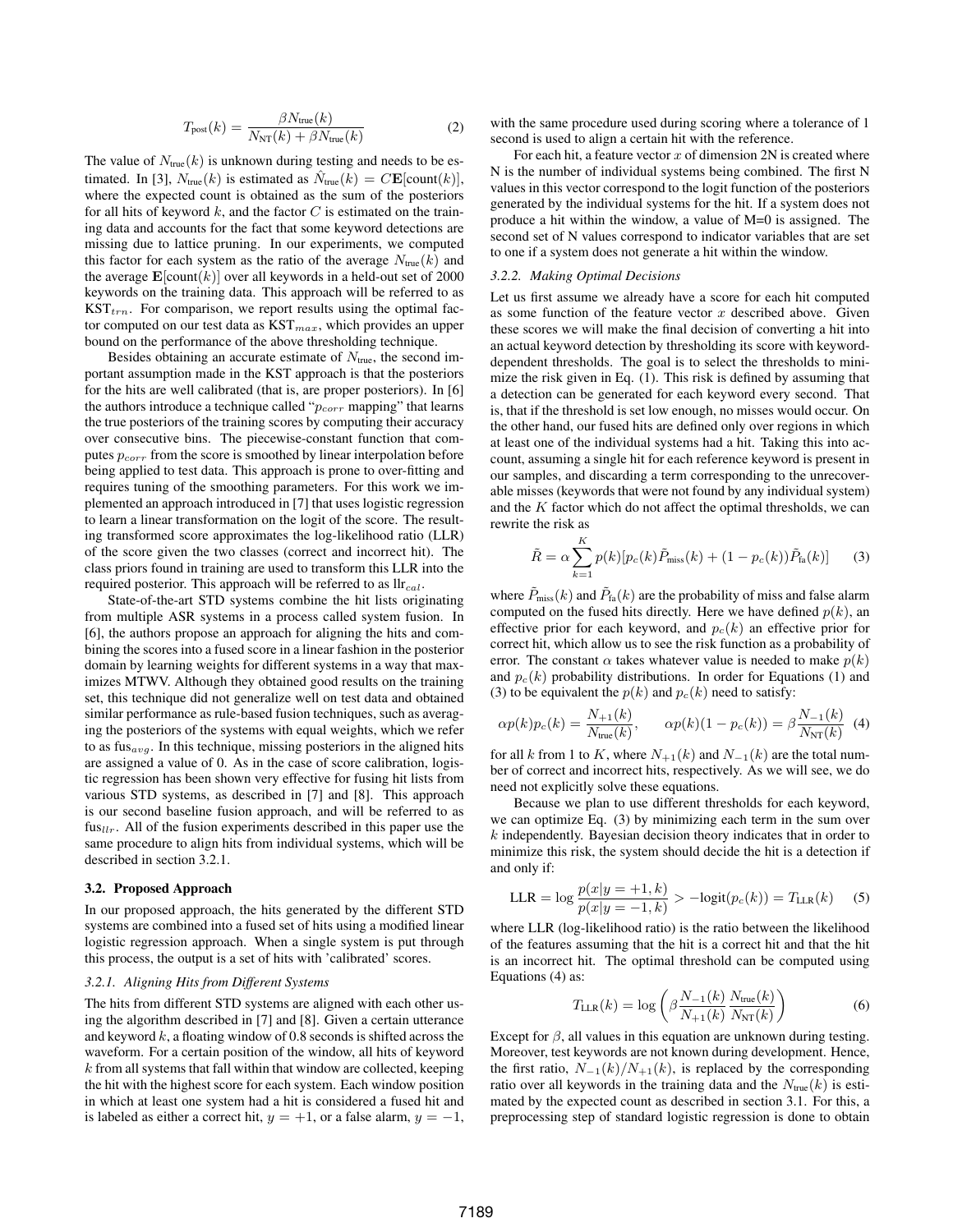the posteriors used to compute the expected count. The scale factor for the  $N_{true}(k)$  estimation does not need to be explicitly computed in this approach since, in the log scale it (approximately) corresponds to a bias that is automatically and optimally compensated for by the global bias in the model given by Eq. (7).

The threshold in Eq. (6) can be easily shown to be equivalent to the one defined in Eq. (2) which operates in the domain of the posteriors instead of the LLRs. In the next section we will explain how we estimate the LLRs for the hits given the vector of features  $x$ .

# *3.2.3. Modified Logistic Regression for TWV Optimization*

Linear logistic regression is a very common approach for converting a vector of features into likelihood ratios. The standard logistic regression assumes that the posteriors for the two classes are given by  $P(y|x) = \sigma(y(ax + b))$ , where  $\sigma(z)$  is the logistic function  $1/(1+e^{-z})$ , x is the input feature vector for the sample (a hit in our case), and y is the class label (+1 or -1). Parameters a and b are obtained by maximizing the log-likelihood of the training data given by  $\sum_i \log P(y_i|x_i)$ . It can be easily shown that, given this form for the posterior, the LLR is simply given by  $ax + b - \text{logit}(p_c)$  where  $p_c$  is, as before, the prior probability of a positive sample (a correct hit, in our case).

This standard form is not ideal for our purposes because it optimizes the transformation given the priors found in the training data. As we saw in the previous section, the risk function we are trying to minimize can be seen as affecting the priors of the classes and the keywords to some synthetic values given by Equation (4) which are keyword dependent. We modify the logistic regression approach to take into account these priors and, hence, optimize the desired risk function given by Equation (3). We assume the following form for the posterior for each hit:

$$
P(y_i|x_i, k) = p_{i,k} = \sigma(y_i(ax_i + b + \text{logit}(p_c(k)))) \tag{7}
$$

where,  $\sigma(z)$  is the logistic function, k is the keyword,  $x_i$  is the feature vector for hit  $i$ , and  $y_i$  is its class label. The LLR needed in Eq. (5) is now given by  $ax_i + b$  and the exponent in (7),  $ax_i + b +$ logit( $p_c(k)$ ), can simply be compared to 0 to make the final decision. The extra term in the definition of the posterior ensures that a single set of  $a$  and  $b$  can be found that is optimal over all keywords. In practice, we also learn a weight for the  $logit(p_c(k))$  term along with  $a$  and  $b$ . This weight is very close to 1 but not identical, indicating that the model might be compensating for some inaccuracy in our assumptions. This issue will be investigated in future work.

To obtain the optimal values for the parameters we maximize the likelihood of the training data, though the expression for the likelihood is modified to take into account for the fact that the priors in the training data do not necessarily coincide with the synthetic priors corresponding to the probability of error that we wish to optimize, given by Eq. (3). The modified likelihood can be shown to be:

$$
L = \sum_{k} \left[ \frac{\sum_{i|y_i=+1,k} \log p_{i,k}}{N_{\text{true}}(k)} + \frac{\beta \sum_{i|y_i=-1,k} \log p_{i,k}}{N_{\text{NT}}(k)} \right] \quad (8)
$$

With this objective function the optimization is done for the effective priors rather than for the ones found in the data. A standard numerical optimization tools (L-BFGS) is used to optimize this objective function. This technique will be referred to as  $TWV_{cal}$  when applied to calibrate a single system, and as  $TWV_{fusion}$  when applied to fuse multiple systems.

#### 4. EXPERIMENTAL SETUP

# 4.1. Data

For this work we used the Vietnamese language package provided by NIST for the 2013 OpenKWS evaluation. The training data included approximately 100 hours, and the development set, on which we report results, was approximately 10 hours. We used the keyword set provided for development purposes, which included 200 query terms. To train the calibration and fusion models, we defined a separate keyword list of 2000 keywords, non-overlapping with the 200 dev keywords, whose distribution of priors in the dev data resembled those of the dev keywords. The official keyword list used for the evaluation included about 4000 terms; but for this work, scoring all the systems on the eval set and eval keyword list was impractical, so we report development set results.

### 4.2. ASR Systems

For our experiments we used word indices produced by ASR systems from SRI and ICSI. SRI targeted the development of multiple systems and constrained the run-time and memory requirement of each to produce output from all of them, with the goal of combining dissimilar indices and thus gaining by system combination. ICSI targeted the development of a single system that would achieve deep enough indexing to offer optimal single-system performance.

#### *4.2.1. SRI ASR Systems*

The different systems developed at SRI aimed to produce dissimilar indices by using either different front-end features, different acoustic and language modeling approaches and different engines: opensource Kaldi [9] or the SRI-proprietary DECIPHER software [10], as shown in Table 1.

For the front-end, we used the standard PLP and MFCC features but also explored several novel front-ends. All the front-ends used were augmented with a spline smoothed pitch feature [11] (along its 1st and 2nd derivatives). The MFCCs were also augmented with a 10-dimensional voicing feature vector [12]. The three novel features explored were:

(1) The Normalized Modulation Cepstral Coefficient (NMCC) [13], obtained from tracking the amplitude modulations of the sub-band speech signals in time domain. The produced 52-dimensional vector was reduced to 20 with principal component analysis (PCA) (NMCC20).

(2) The Synchronized Damped Oscillator Cepstral Coefficient (SyDOCC) which models the motion of auditory hair cells as forced damped oscillators. It obtains instantaneous damped oscillator responses from a bank of damped oscillators each tuned to a specific frequency, where the forcing function is a band-limited speech signal, and synchrony is induced by coupling neighboring forcing functions after timealignment.

(3) The NMCCs were used as inputs to train a single hidden layer auto-encoder (AE) using 150 neurons in the hidden layer, with tan-sigmoid activation function and scaled conjugate gradient as the learning algorithm. Once trained, we took the 150 dimensional hidden variables and performed PCA to reduce the dimentionality to 53, ensuring that at least 95% of the information was retained. This final verctor was used as the AE feature.

Using different options of the above front-ends, SRI trained three types of acoustic models (AMs): Gaussian Mixture Models (GMMs) using DECIPHER, and subspace GMMs (SGMMs) and a deep neural network (DNN), using Kaldi. Each training/test file (conversation side) was clustered into 2-3 pseudo speaker clusters using unsupervised agglomerative clustering, to capture possible cases of a speaker change. Mean, variance and vocal tract length (VTL) normalization was applied over the pseudo speaker clusters. For SRIb and SRIe the input features (using 1st, 2nd and 3rd derivatives) were transformed using heteroscedastic linear discriminant analysis (HLDA) to 39-dimensional feature vector. For the rest of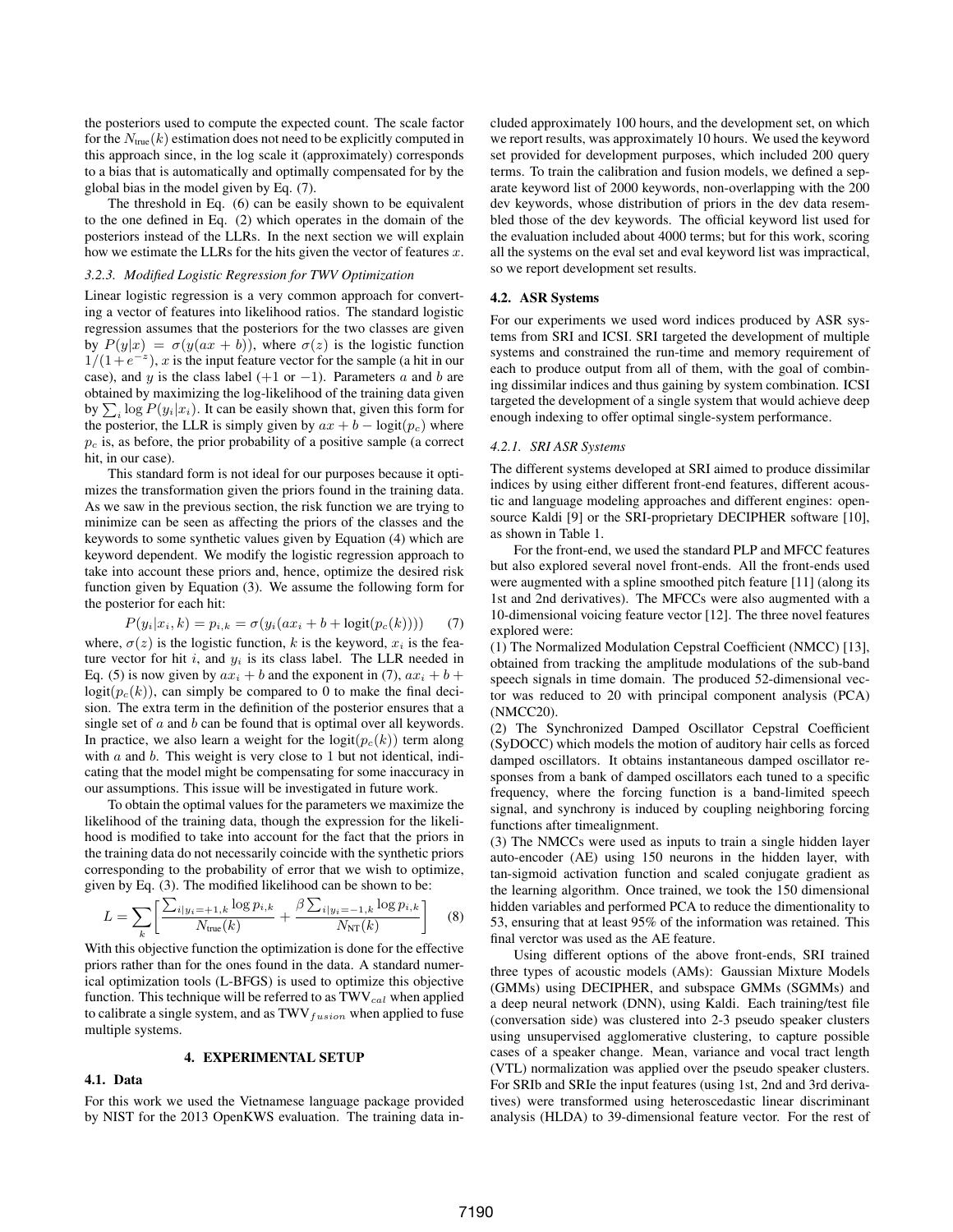SGMM Kaldi systems LDA+MLLT was used, after concatenating feature vectors from seven frames. We used three-state left-to-right HMMs to model crossword triphones. For the GMMs, we trained discriminative models (applying both fMPE and MPE [14]); and for the SGMMs, we trained discriminatively trained (BMMI) models [15]. The GMM models were speaker adapted using maximum likelihood linear regression (MLLR) and the SGMM models using feature-space MLLR and speaker subspace adaptation.

The language model (LM) used all NIST-provided training data, about 1 million syllables. SRILM was used to train syllable 3-grams (syl-3gr) using Kneser-Ney smoothing. We also used an approach exploring n-gram statistics to extract multiwords (mw) from the training data. In each iteration, top word pairs were merged into mws, after considering the geometric mean of the forward bigram conditional probability between two words and their reverse bigram probability. More details can be found in [16]. We learned 4130 mws which expanded the vocabulary size to 10006, and trained the maximum entropy mw-ngram using SRILM toolkit extension [17].

### *4.2.2. ICSI ASR System*

ICSI system [18] used tandem features, pasting cepstral, pitch, voicing and bottleneck (BN) features. An LDA transformation was applied to the cepstral part of the feature, taking as input a context of 7 spliced static MFCC vectors and trained using the context dependent states as targets, reducing dimensionality to 30. The 30-dimensional tandem BN features [19] were obtained using a hierarchical NN. MLLT and fMLLR transforms were applied to the combined feature stream. The first two decoding passes were done with a standard continuous GMM AM with 5k context dependent states and 80k Gaussian components. The third and final decoding pass was done with an SGMM model with 8k states and 50k sub-states derived from 700 Gaussians. More details are found in [18]. A syl-3gr LM was estimated using the training transcripts, applying Kneser-Ney smoothing and interpolationed counts.

| $\Box$      | front-end         | AM                  | LM        | Adaptation            |
|-------------|-------------------|---------------------|-----------|-----------------------|
| SRIa   PLP  |                   | Kaldi SGMM          | syl-3gr   | from SRIb             |
| <b>SRIb</b> | PLP               | <b>DECIPHER GMM</b> |           | $mw-3gr$ from SRIa    |
|             | SRIc   PLP+NMCC20 | <b>DECIPHER GMM</b> |           | $mw-3gr$ from SRIc    |
|             | SRId Sydocc       | Kaldi SGMM          | $svl-3gr$ | from SRIa             |
|             | SRIe   MFCC+voic. | Kaldi SGMM          |           | syl-3gr $ $ from SRIa |
| <b>SRIf</b> | AE                | Kaldi SGMM          | $syl-3gr$ | from SRIa             |
| SRIg        | MFCC+voic         | Kaldi DNN           | $syl-3gr$ | n/a                   |
| <b>ICSI</b> | MFCC+BN           | GMM+SGMM            | $syl-3gr$ | <b>ICSI</b>           |

Table 1. *Summary of the ASR systems used for combination*

# 4.3. Calibration

In Figure 1, we report results on calibrating three of our best performing single systems, both in terms of ATWV and MTWV. We observe that TWV<sub>cal</sub> obtains similar performance to  $KST<sub>trn</sub>$  and  $\prod_{cal}$ +KST<sub>trn</sub> on average across all three systems. We observe small, probably insignificant variations in the relative performance of each technique across systems. Apart from  $\ln c_{cal} + KST_{max}$  which provides an upper bound on the performance of KST, none of the techniques consistently outperform the others.

# 4.4. Fusion

In Figure 2, we report results of fusion of the proposed ASR-based STD systems. We study two configurations: the first one combines together all seven SRI's systems, while the second combines all of SRI's and ICSI's systems. Three types of approaches to fusion are compared: (1) average fusion on calibrated individual scores, followed by a second round of calibration  $(llr_{cal} + fus_{avg} + llr_{cal})$ ; (2)



Fig. 1. Calibration results on three of the single systems in terms of ATWV. The techniques using  $KST_{max}$  cannot be fairly compared to others and are therefore shown in grey.

logistic regression-based fusion (fus<sub>llr</sub>); and (3) the proposed joint fusion and calibration scheme (TWV $_{fusion}$ ). For the  $TWV_{fusion}$ technique we use a single way of choosing the keyword-dependent thresholds (Section 3.2). For the other two techniques, which return posteriors, we evaluated three different techniques for selecting a threshold:  $KST_{trn}$ ,  $KST_{max}$  and TWV<sub>cal</sub>. For both configurations of ASR systems, it is interesting to note that  $TWV_{fusion}$  and  $fus_{llr}+TWV_{cal}$  obtain similar and competitive performance, and are by far the best fusion techniques in terms of ATWV in the configuration that include ICSI's system. When used as a calibration technique on the fused scores,  $TWV_{cal}$  significantly outperforms  $KST<sub>trn</sub>$  in all four cases (two systems configurations, and two fusion strategies), and  $\mathrm{KST}_{max}$  in three out of four cases. This Table also shows that fus<sub>llr</sub> is more efficient than fus<sub>avg</sub>, especially with ICSI's system. We believe that this difference in performance could be due to the fact that ICSI's system generates much thicker lattices than SRI's systems, which would create many trials with missing scores. This might be a problem for score averaging because it assumes that a missing score has zero value. In both TWV  $f_{usion}$  and  $f_{Uslin}$  we model a bias for missing scores of each modality, which makes these approaches more robust to fusing heterogeneous systems.



Fig. 2. Fusion results on two different combinations of systems in terms of ATWV. The techniques using  $KST_{max}$  cannot be fairly compared to others and are therefore shown in grey.

# 5. CONCLUSION AND FUTURE WORK

In this paper, we present an approach to jointly calibrate and fuse multiple STD systems in order to maximize the ATWV metric. Our technique can be applied to single-system score calibration or system fusion and provides an approach that is both effective and elegant. We demonstrate that the proposed approach outperforms traditional methods to system fusion and threshold selection such as average fusion, logistic regression fusion and keyword specific thresholding of posteriors. Future work will evaluate in more details the ability of this technique to provide better fusion performance over a wide range of operating points compared to other score normalization schemes.